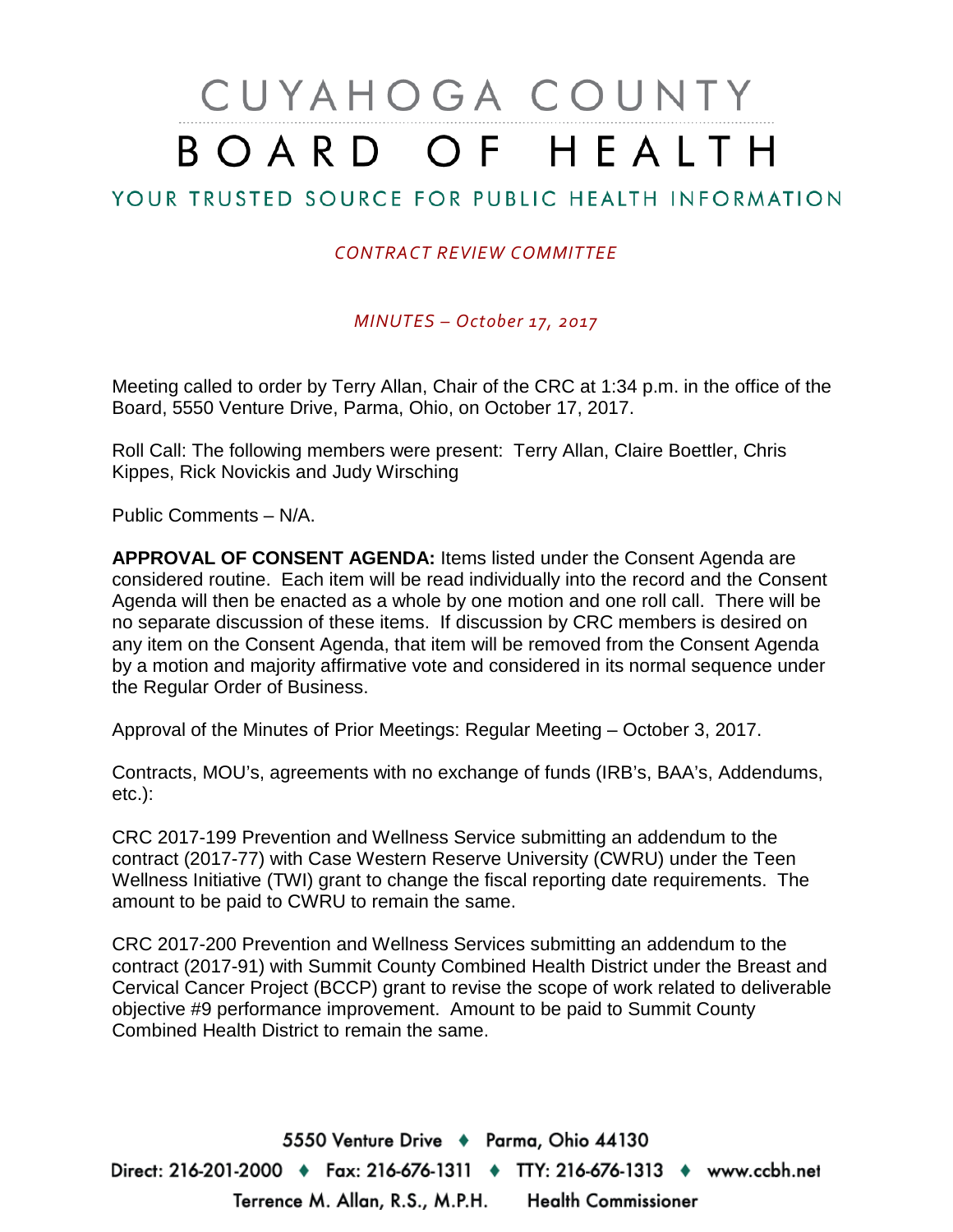It was moved by Claire Boettler, seconded by Rick Novickis, that the consent agenda, including the minutes of the October 3, 2017 Regular CRC meeting be approved.

The Secretary called the roll:

Ayes: Terry Allan, Claire Boettler, Chris Kippes, Rick Novickis and Judy Wirsching

#### **CONTRACTS AND AWARDS:**

Tabled Items

*Household Sewage Program*

CRC 2017-175  $7242 \text{ W } 130^{\text{th}}$  St. Middleburg Heights, Ohio 44130

*No Action at this time.*

New Items For Review

Bid/Quote Openings ≥ \$25,000.00

ARCO Phase II project Bid Opening presented by: Barry Grisez

It was moved by Rick Novickis, seconded by Judy Wirsching that the following quote (CRC 2017-201) for the Cleanup and Removal of Construction and Demolition Debris Project-Phase II be accepted as the lowest and best, and a contract be awarded to Waste Management in the amount of \$2,100,000.00 under prior authorization from the Board (Resolution 2017-104) (ref. enclosed).

The Secretary called the roll:

Ayes: Terry Alan, Claire Boettler, Chris Kippes, Rick Novickis and Judy Wirsching

Lead program Bid Opening presented by: Stephanie McConoughey

It was moved by Chris Kippes, seconded by Claire Boettler that the following quote (CRC 2017-202) for 1853 Alvason Rd., East Cleveland, Ohio 44112 be accepted as the lowest and best, and a recommendation that a contract be awarded to American Builders & Applicators in the amount of \$30,350.00 be submitted to the Board for approval (ref. enclosed).

The Secretary called the roll: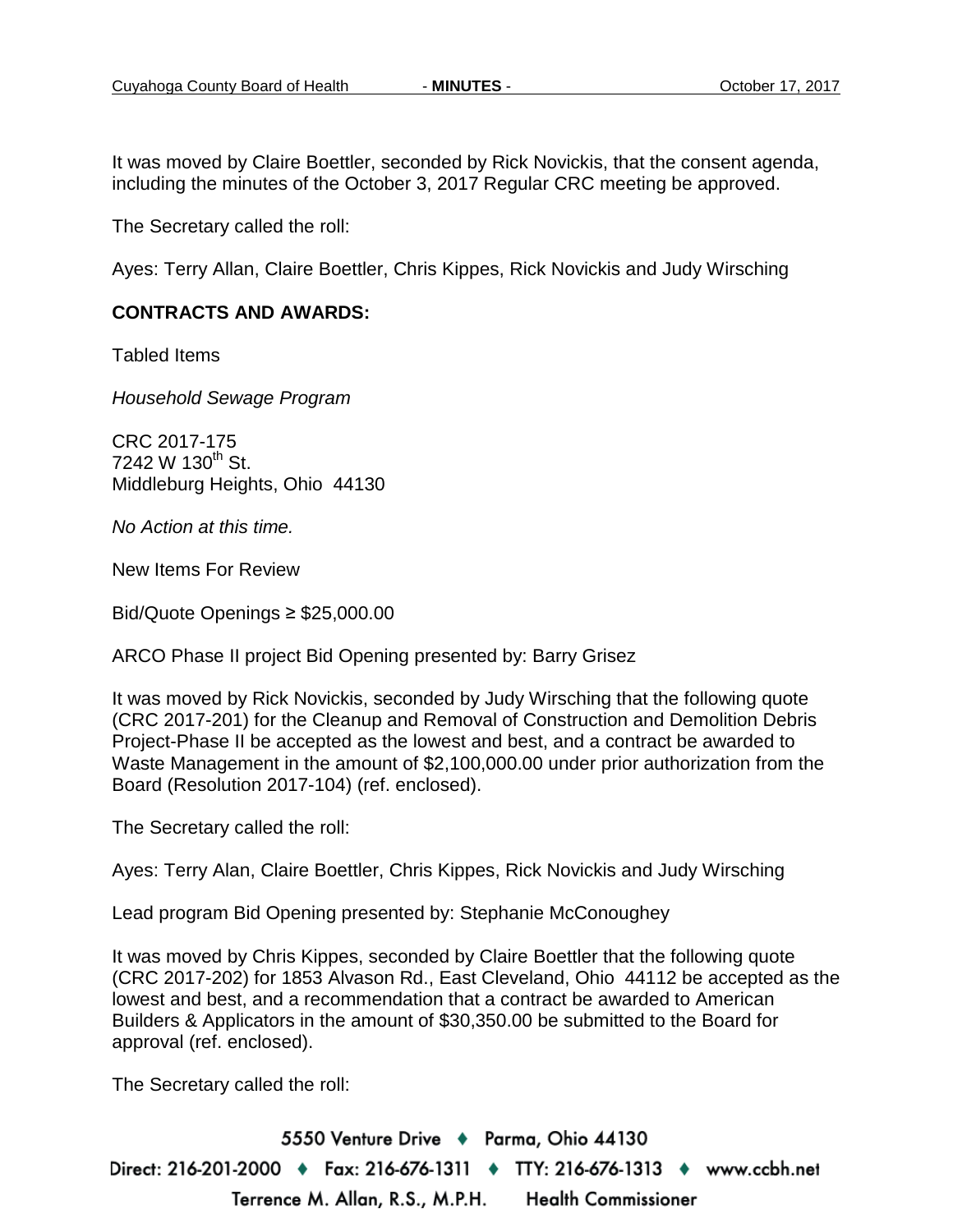Ayes: Terry Allan, Claire Boettler, Chris Kippes, Rick Novickis and Judy Wirsching

Bid/Quote Openings < \$25,000.00

Lead program Bid Opening presented by: Stephanie McConoughey

It was moved by Judy Wirsching, seconded by Rick Novickis that the following quote (CRC 2017-203) for 291 E 270th St., Euclid, Ohio 44132 be accepted as the lowest and best, and a contract be awarded to American Builders & Applicators in the amount of \$7,075.00 (ref. enclosed).

The Secretary called the roll:

Ayes: Terry Allan, Claire Boettler, Chris Kippes, Rick Novickis and Judy Wirsching

It was moved by Claire Boettler, seconded by Chris Kippes that the following quote (CRC 2017-204) for 18507 Newell Rd. Up & Down, Shaker Heights, Ohio 44122 be accepted as the lowest and best, and a contract be awarded to C.B. Mullins Construction Company, Inc. in the amount of \$15,300.00 (ref. enclosed).

The Secretary called the roll:

Ayes: Terry Allan, Claire Boettler, Chris Kippes, Rick Novickis and Judy Wirsching

It was moved by Claire Boettler, seconded by Rick Novickis that item CRC 2017-205 be tabled due to the RFQ still being out for quote for 13613 Cedar Rd. Up & Down, University Heights, Ohio 44118.

The Secretary called the roll:

Ayes: Terry Allan, Claire Boettler, Chris Kippes, Rick Novickis and Judy Wirsching

It was moved by Chris Kippes, seconded by Judy Wirsching that the following quote (CRC 2017-206) for 2708 North Ave., Parma, Ohio 44134 be accepted as the lowest and best, and a contract be awarded to BDL General Contracting in the amount of \$8,380.00 (ref. enclosed).

The Secretary called the roll:

Ayes: Terry Allan, Claire Boettler, Chris Kippes, Rick Novickis and Judy Wirsching

It was moved by Judy Wirsching, seconded by Rick Novickis that the following quote (CRC 2017-207) for 1844 Farmington, East Cleveland, Ohio 44112 be accepted as the lowest and best, and a contract be awarded to Allenbey Construction Company, LLC in the amount of \$24,050.00 (ref. enclosed).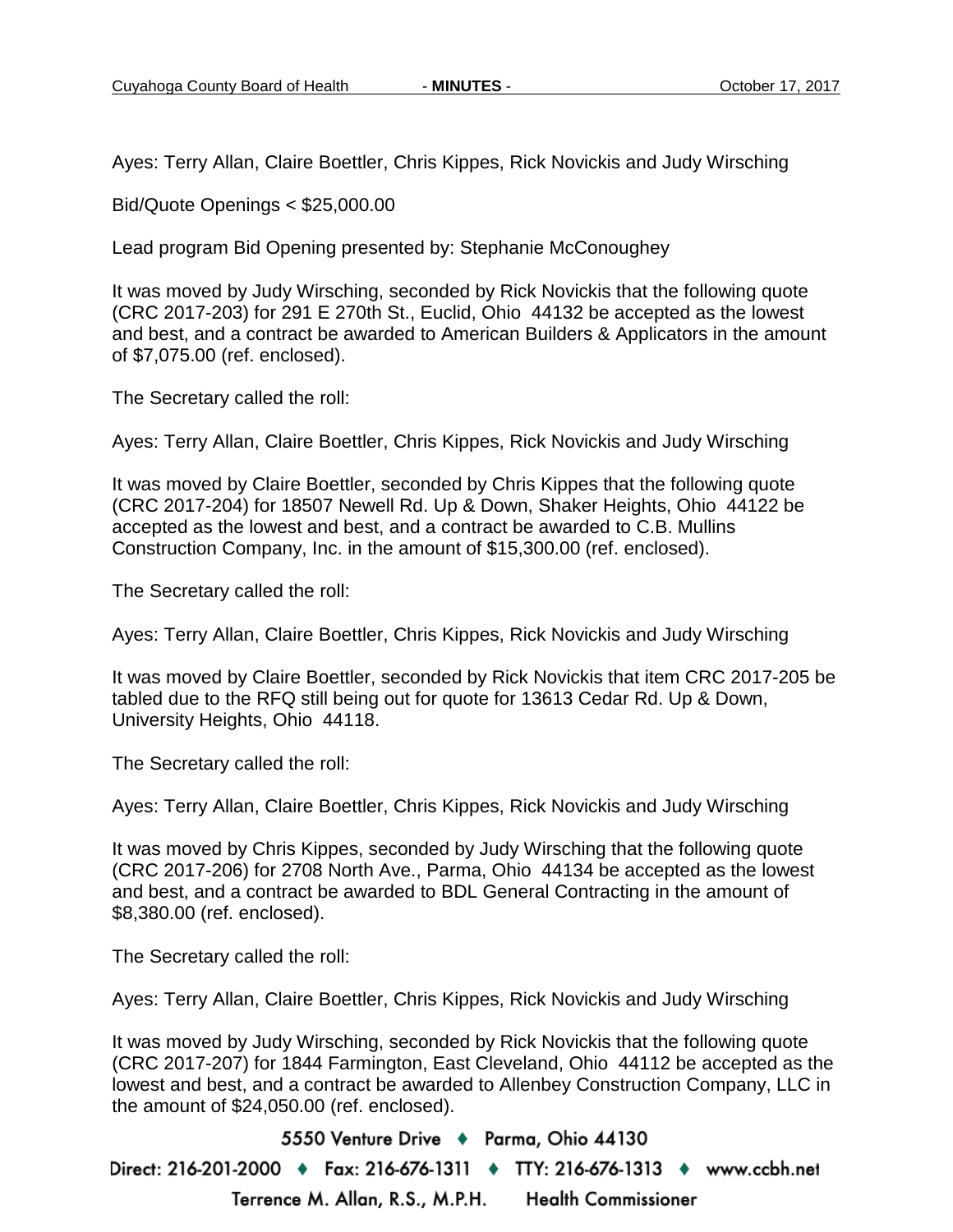The Secretary called the roll:

Ayes: Terry Allan, Claire Boettler, Chris Kippes, Rick Novickis and Judy Wirsching

It was moved by Claire Boettler, seconded by Chris Kippes that the following quote (CRC 2017-208) for 18807 Libby Rd., Maple Heights, Ohio 44137 be accepted as the lowest and best, and a contract be awarded to American Builders & Applicators in the amount of \$5,885.00 (ref. enclosed).

The Secretary called the roll:

Ayes: Terry Allan, Claire Boettler, Chris Kippes, Rick Novickis and Judy Wirsching

It was moved by Judy Wirsching, seconded by Rick Novickis that the following quote (CRC 2017-209) for 1651 Beverly Hills Dr., Euclid, Ohio 44117 be accepted as the lowest and best, and a contract be awarded to BDL General Contracting in the amount of \$7,225.00 (ref. enclosed).

The Secretary called the roll:

Ayes: Terry Allan, Claire Boettler, Chris Kippes, Rick Novickis and Judy Wirsching

Expenditures: Contracts up to \$25,000.00

It was moved by Claire Boettler, seconded by Chris Kippes that the contract (CRC 2017-210) with The Baldwin Group, Inc. from December 1, 2017 through November 30, 2018 in the amount of \$865.17 be approved.

Presented by: Dimitra Karavokirakis

Purpose: To provide HDIS software used for BCMH charting and billing and historical resource for Immunization clients.

Funding Source: 100% funded through CCBH General Revenue.

The Secretary called the roll:

Ayes: Terry Allan, Claire Boettler, Chris Kippes, Rick Novickis and Judy Wirsching It was moved by Chris Kippes, seconded by Judy Wirsching that the following contracts (CRC 2017-211) under the Racial and Ethnic Approaches to Community Health (REACH) grant be approved:

Presented by: Nichelle Shaw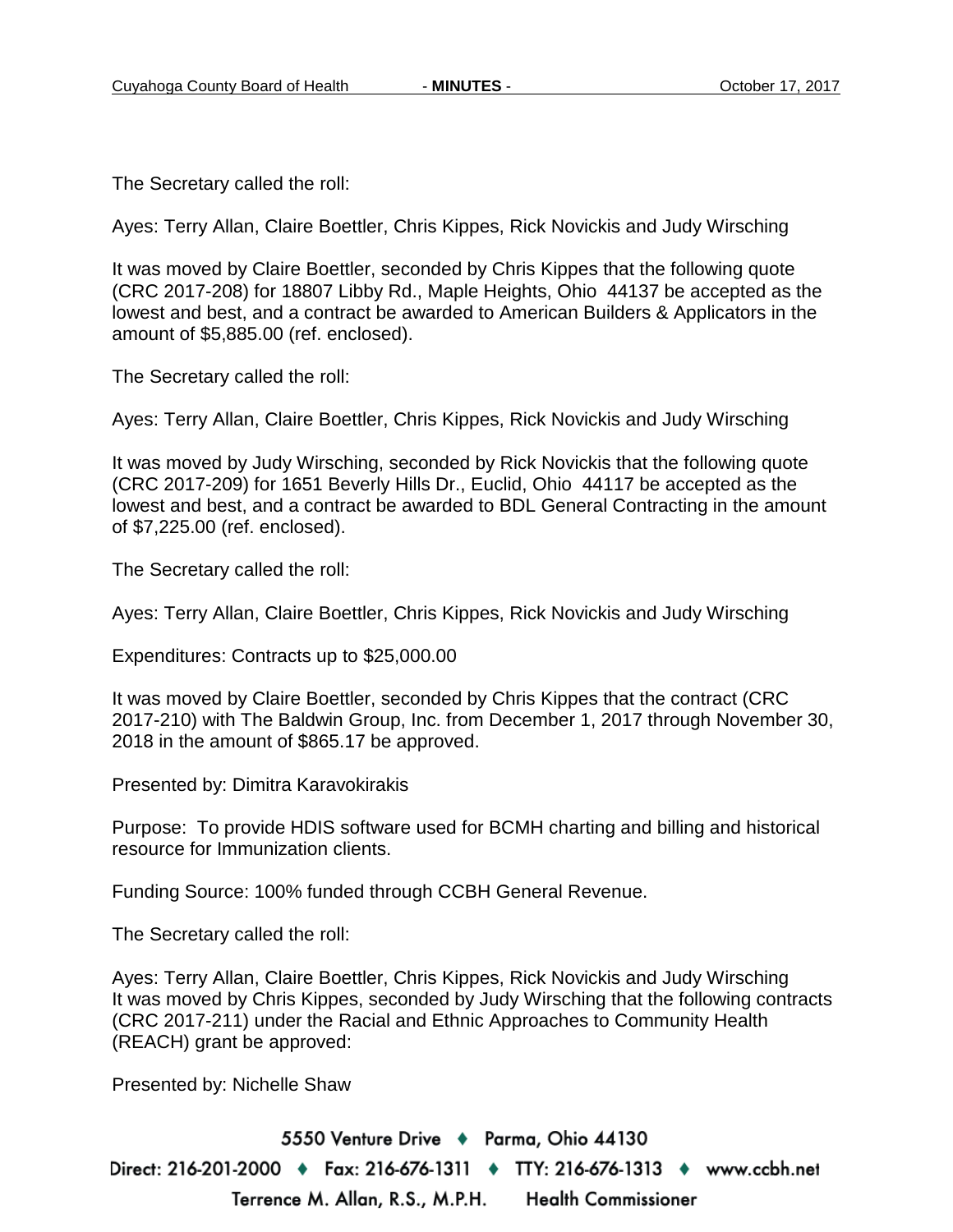i. Conceptual Geniuses 9/30/17 – 9/29/18 \$16,225.00

Purpose: To create messaging and develop materials to support the REACH strategies.

Funding Source: 100% reimbursable through FY2018 REACH Program

ii. Fairhill Partners  $9/30/17 - 9/29/18$  \$18.817.00

Purpose: To coordinate the training of neighborhood leaders in the Chronic Disease Self-Management Program.

Funding Source: 100% reimbursable through FY2018 REACH Program

The Secretary called the roll:

Ayes: Terry Allan, Claire Boettler, Chris Kippes, Rick Novickis and Judy Wirsching

It was moved by Claire Boettler, seconded by Rick Novickis to remove item CRC 2017- 212 from the agenda due to a contract with Washington State University St. Louis not being in final form for approval and to renumber the next item on the agenda to CRC 2017-212.

The Secretary called the roll:

Ayes: Terry Allan, Claire Boettler, Chris Kippes, Rick Novickis and Judy Wirsching

It was moved by Terry Allan, seconded by Rick Novickis that the master service agreement (CRC 2017-212) with Language Line Services, Inc. for translation services effective October 17, 2017 be approved. Amount to be paid to Language Line Services, Inc. is based on a fee for service as outlined in the agreement.

Presented by: Rebecca Burke

Purpose: To provide audio, visual and document translation services to CCBH at the rate of \$1.25/minute for audio, \$1.95-\$2.95/minute for visual dependent on language selection and \$0.14-\$0.43/word for documents dependent on language selection.

Funding Source: Reimbursable through various Programs and CCBH General Revenue.

The Secretary called the roll:

Ayes: Terry Allan, Claire Boettler, Chris Kippes, Rick Novickis and Judy Wirsching

Revenue Generating Agreements up to \$25,000.00

5550 Venture Drive + Parma, Ohio 44130

Direct: 216-201-2000 ♦ Fax: 216-676-1311 ♦ TTY: 216-676-1313 ♦ www.ccbh.net

Terrence M. Allan, R.S., M.P.H. **Health Commissioner**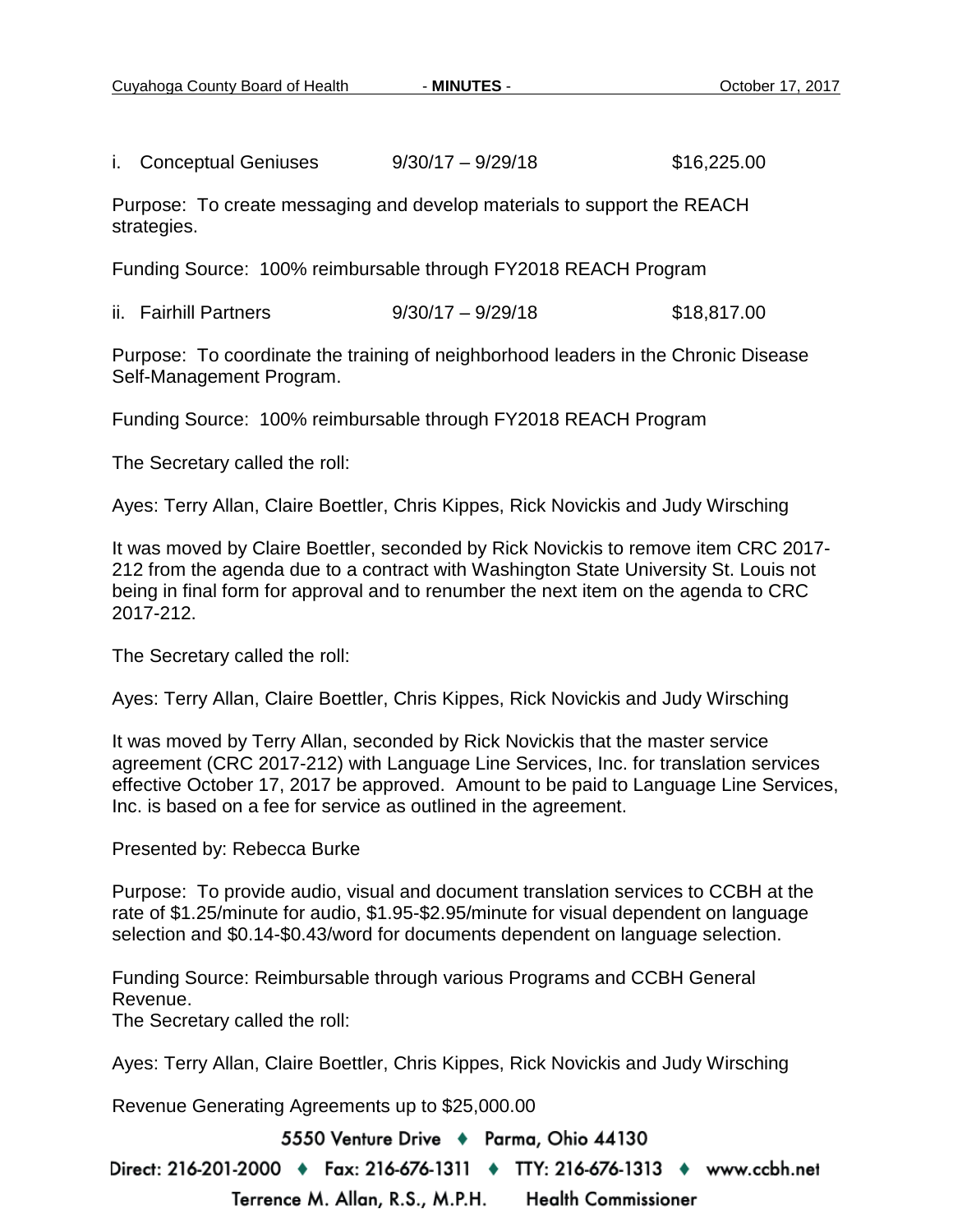None

**Contract Rescissions** 

None

**Other Business** 

None

Public Comment - N/A.

Thereupon, it was moved by Rick Novickis, seconded by Claire Boettler, that the following Motion be adopted:

BE IT RESOLVED that the meeting be adjourned at 2:15 p.m.

The Secretary called the roll:

Ayes: Terry Allan, Claire Boettler, Chris Kippes, Rick Novickis and Judy Wirsching

**Committee Chair** 

Clerk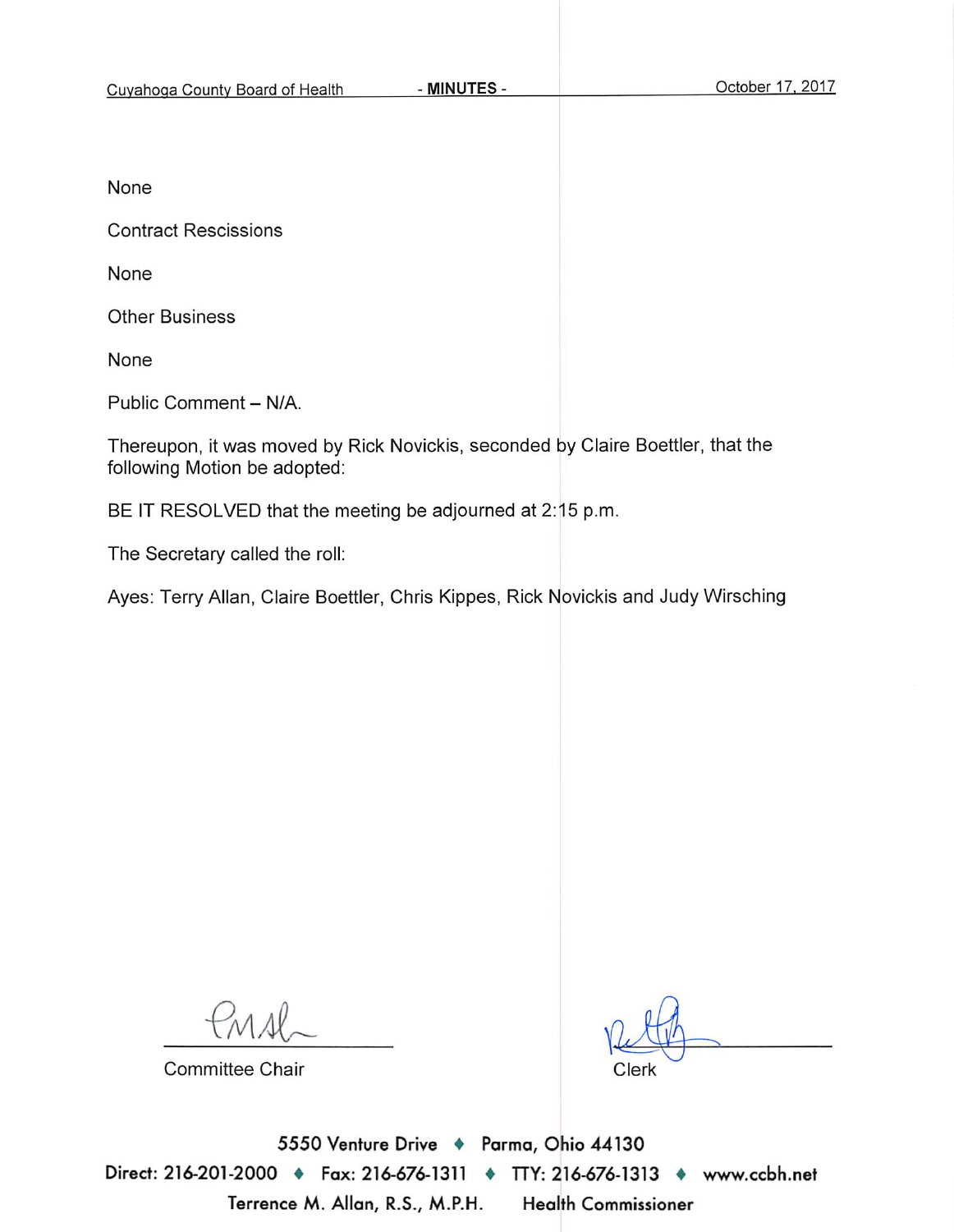# **RFP RESULTS**

**Program:** Solid Waste<br> **Title:** Cleanup and Cleanup and Removal of Construction and Demolition Debris - ARCO Project Phase II<br>2017-06 **RFP No:** 2017-06<br>**CRC No:** 2017-201 **CRC No:** 

**The following quotes were opened on:** Tuesday, October 10, 2017 at 11:03 AM **Opened by:** Judy Wirsching **Judy Wirsching**<br>Barry Grisez

**Logged in by:** 

| <b>NAME OF CONTRACTOR</b> | <b>RECEIVED</b>   | <b>QUOTE</b>                                                                                                                                                                                                         |
|---------------------------|-------------------|----------------------------------------------------------------------------------------------------------------------------------------------------------------------------------------------------------------------|
|                           |                   | Loading of Cⅅ - \$4.67 per ton                                                                                                                                                                                       |
|                           |                   | Transport of Cⅅ - \$15.59 per ton                                                                                                                                                                                    |
| Kurtz Bros, Inc.          | 10/10/17 10:47 AM | Disposal of Cⅅ - \$22.93 per ton                                                                                                                                                                                     |
|                           |                   | Removal/disposal of all other wastes (solid, tires, hazardous) - \$124.99 per ton                                                                                                                                    |
|                           |                   | Final cleaning of concrete and asphalt surfaces- \$5000                                                                                                                                                              |
|                           | 10/10/17 10:53 AM | Loading of Cⅅ - \$6.67 per ton                                                                                                                                                                                       |
|                           |                   | Transport of Cⅅ - \$8.89 per ton                                                                                                                                                                                     |
|                           |                   | Disposal of Cⅅ - \$10.39 per ton                                                                                                                                                                                     |
| Waste Management          |                   | Removal/disposal of all other wastes (solid, tires, hazardous) - \$50 per ton for<br>MSW, \$50 per ton for non-pneumatic tires, \$100 per ton for pneumatic tires,<br>hazardous waste pricing provided upon sampling |
|                           |                   | Final cleaning of concrete and asphalt surfaces-included                                                                                                                                                             |

#### **Recommended award: Waste Management**

**Brief Justification: The amount of mixed construction and demolition debris to be removed during Phase II is approximately 150,000 cubic yards as stated in the RFP. Using the conversion rate of 1 ton of C&DD per 2 cubic yards, there is approximately 75,000 tons of mixed C&DD on site. Based on the figures provided above, the projected cost for disposal of C&DD will be \$3,239,250.00 for Kurtz Bros, Inc. and \$1,946,250.00 for Waste Management. The proposal from Waste Management was ranked higher than Kurtz Bros, Inc.**

**Amount of contract is not to exceed \$2,100,000.00; this amount covers the quote plus 10% for additional debris removal that may be identified during the project that is unknown now (solid, tires, hazardous)**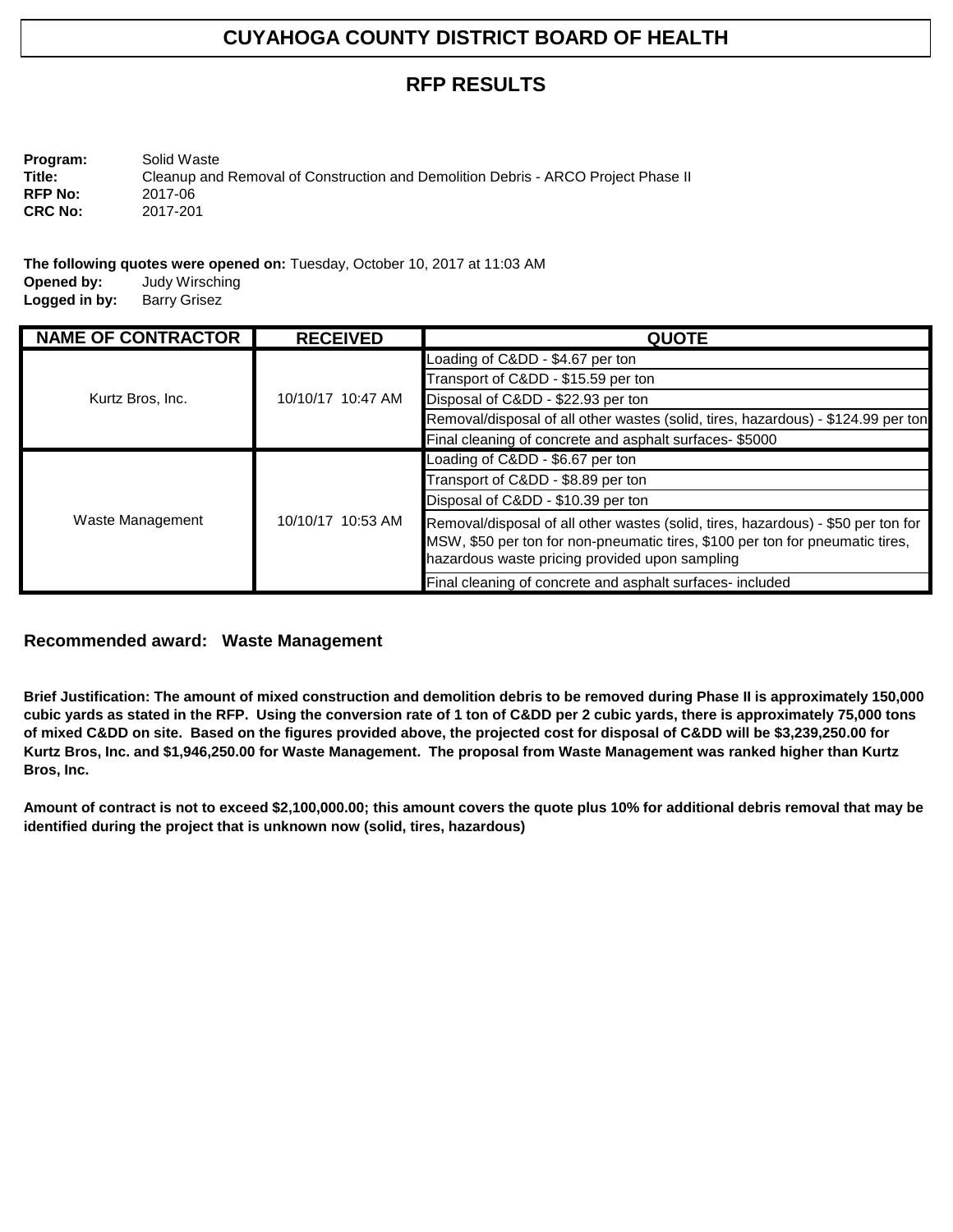## **QUOTE RESULTS**

#### **Project Address**

**Name: Address: City,State, Zip:** East Cleveland, OH 44112 **CRC No:** CRC 2017-202 Melran Leach 1853 Alvason Rd.

**The following quotes were received and opened:**

| <b>NAME OF CONTRACTOR</b> | <b>QUOTE</b> | .EAD     | HН      | <b>MATCH</b> |
|---------------------------|--------------|----------|---------|--------------|
| American Builders         | \$30,350     | \$28,300 | \$2,050 | \$18,300     |
| <b>MCM Homeservices</b>   | \$41<br>.150 | \$38,900 | \$2,250 | \$28,900     |

**ESTIMATE:** \$30,535.00

**Recommended award: American Bldrs & Applicators**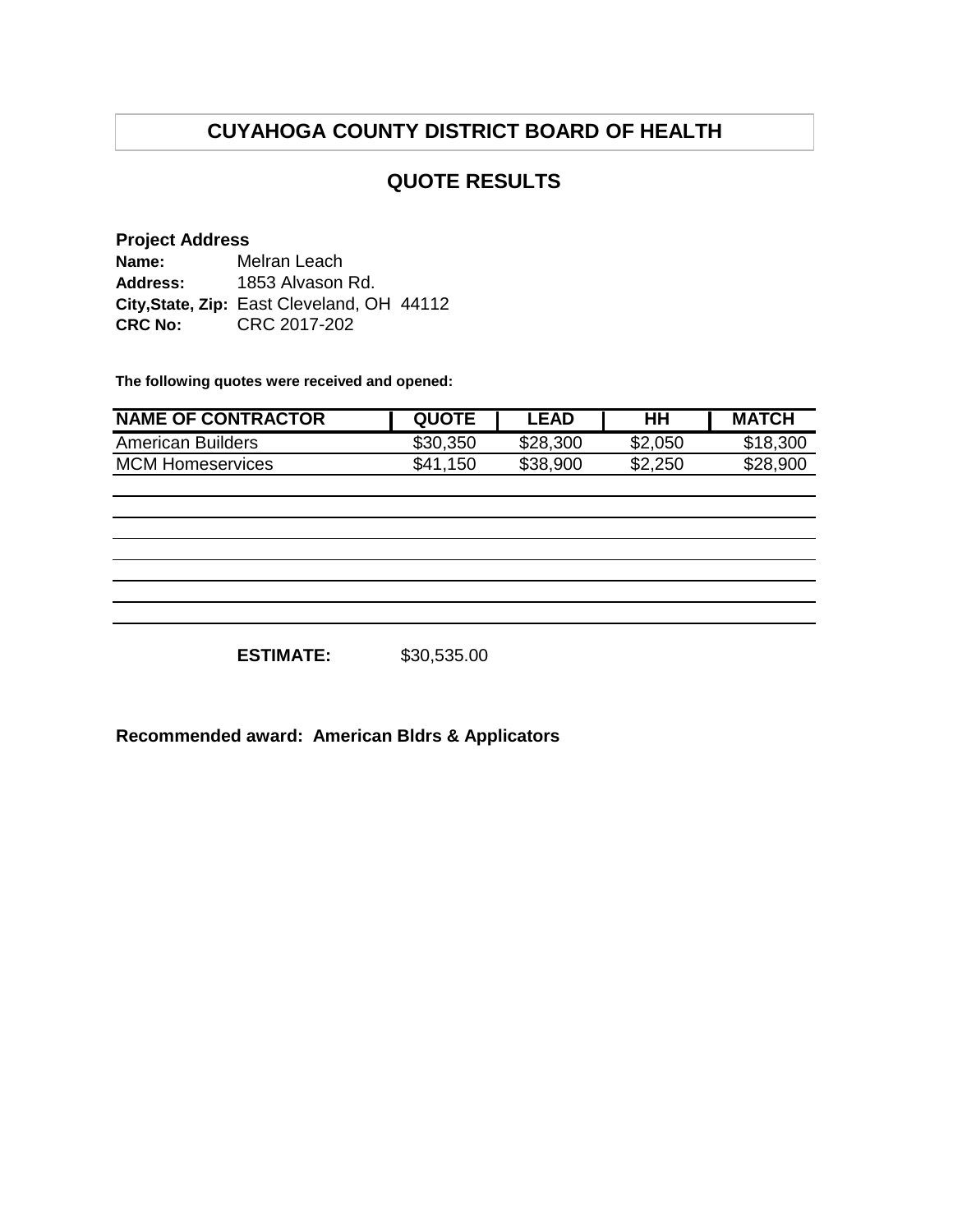# **QUOTE RESULTS**

#### **Project Address**

| Name:          | Monique Malone                     |  |  |  |
|----------------|------------------------------------|--|--|--|
| Address:       | 291 E.270th St.                    |  |  |  |
|                | City, State, Zip: Euclid, OH 44132 |  |  |  |
| <b>CRC No:</b> | CRC 2017-203                       |  |  |  |

**The following quotes were received and opened:**

| <b>NAME OF CONTRACTOR</b>       | <b>QUOTE</b> | <b>LEAD</b> | HН    | <b>MATCH</b> |
|---------------------------------|--------------|-------------|-------|--------------|
| American Builders & Applicators | \$7,075      | \$6,950     | \$125 | \$0          |
| <b>BDL General Contracting</b>  | \$7,795      | \$7,350     | \$445 | \$0          |
| <b>CB Mullins</b>               | \$8,975      | \$8,650     | \$325 | \$650        |
| <b>MCM Homeservices</b>         | \$11,735     | \$10,950    | \$785 | \$2,950      |
| Paragon CMS                     | \$10,615     | \$10,225    | \$390 | \$2,225      |

**ESTIMATE:** \$10,432.50

**Recommended award: American Bldrs & Applicators**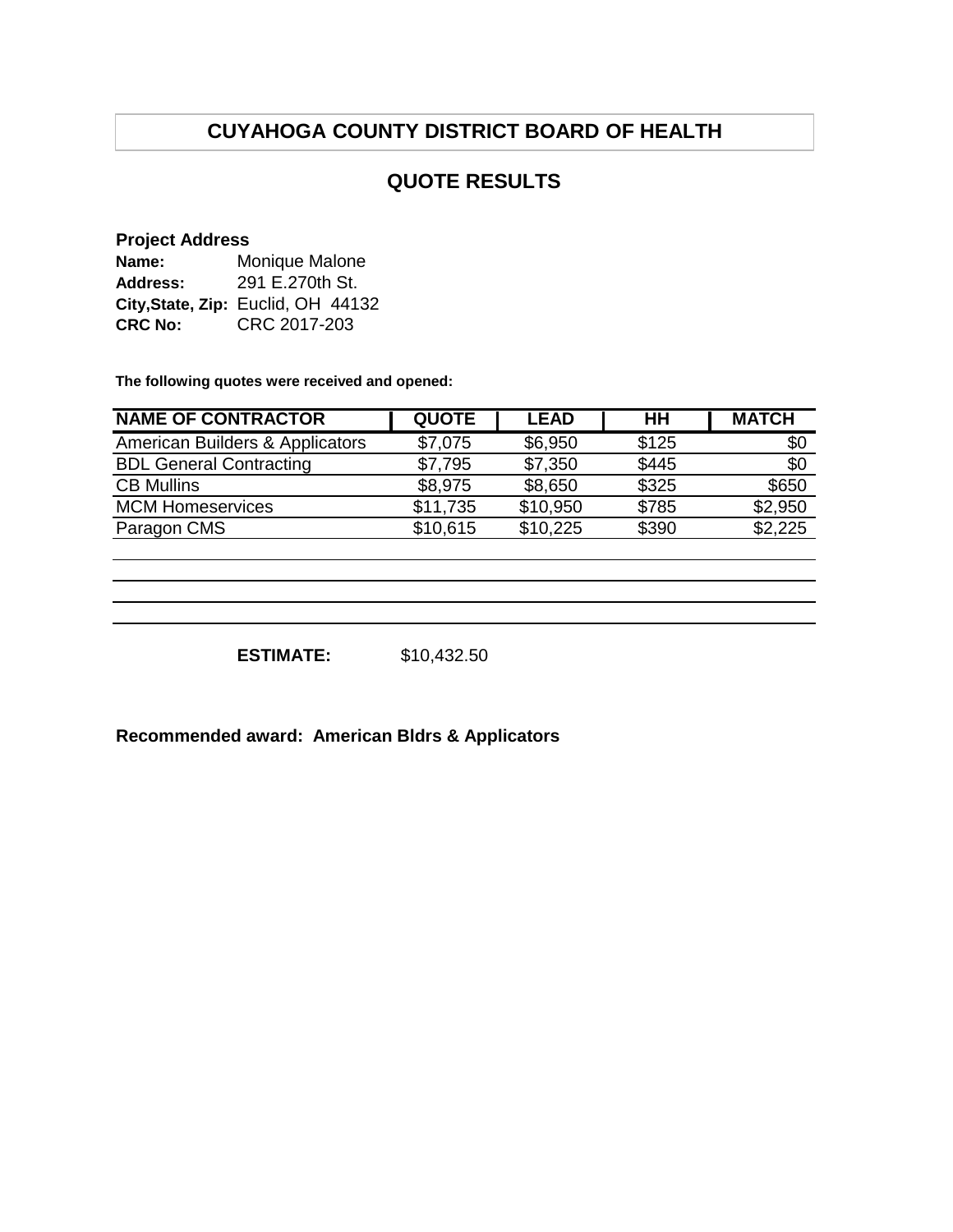## **QUOTE RESULTS**

#### **Project Address**

| Name:          | Robert E. Jacobs                        |
|----------------|-----------------------------------------|
| Address:       | 18507 Newell Rd., Up & Dn.              |
|                | City, State, Zip: Shaker Hts., OH 44122 |
| <b>CRC No:</b> | CRC 2017-204                            |

**The following quotes were received and opened:**

| <b>NAME OF CONTRACTOR</b>       | <b>QUOTE</b> | <b>LEAD</b> | HН      | <b>MATCH</b> |
|---------------------------------|--------------|-------------|---------|--------------|
| <b>Allenbey Construction</b>    | \$21,000     | \$17,300    | \$3,700 | \$1,000      |
| American Builders & Applicators | \$15,475     | \$12,475    | \$3,000 | \$1,000      |
| <b>CB Mullins</b>               | \$15,300     | \$12,650    | \$2,650 | \$1,000      |
| <b>MCM Homeservices</b>         | \$21,950     | \$18,750    | \$3,200 | \$1,000      |
| Paragon                         | \$19,300     | \$15,985    | \$3,315 | \$1,000      |

**ESTIMATE:** \$20,502.50

**Recommended award: Mullins Construction**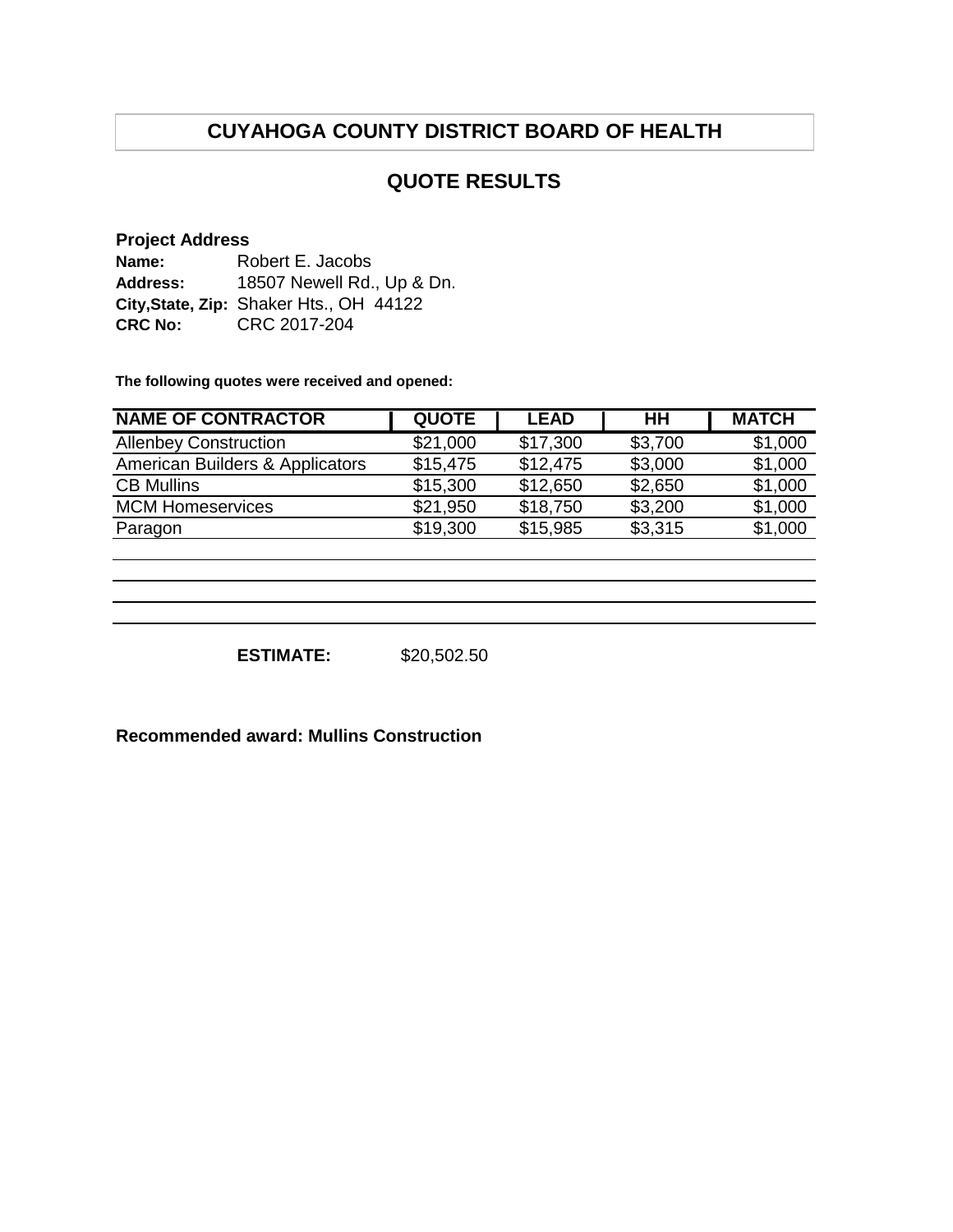## **QUOTE RESULTS**

#### **Project Address**

| Name:          | <b>Tiffany Wade</b>               |  |  |  |
|----------------|-----------------------------------|--|--|--|
| Address:       | 2708 North Ave.                   |  |  |  |
|                | City, State, Zip: Parma, OH 44134 |  |  |  |
| <b>CRC No:</b> | CRC 2017-206                      |  |  |  |

**The following quotes were received and opened:**

| <b>NAME OF CONTRACTOR</b>       | <b>QUOTE</b> | <b>LEAD</b> | HH      | <b>MATCH</b> |
|---------------------------------|--------------|-------------|---------|--------------|
| <b>Allenbey Construction</b>    | \$10,700     | \$9,200     | \$1,500 | \$1,200      |
| American Builders & Applicators | \$9,500      | \$6,700     | \$2,800 | \$0          |
| <b>BDL General Contracting</b>  | \$8,380      | \$7,230     | \$1,150 | \$0          |
| <b>CB Mullins</b>               | \$9,100      | \$7,800     | \$1,300 | \$0          |
| <b>MCM Homeservices</b>         | \$12,950     | \$9,800     | \$3,150 | \$1,800      |
| Paragon                         | \$10,200     | \$8,540     | \$1,660 | \$540        |
|                                 |              |             |         |              |

**ESTIMATE:** \$10,020.00

**Recommended award: BDL General Contracting**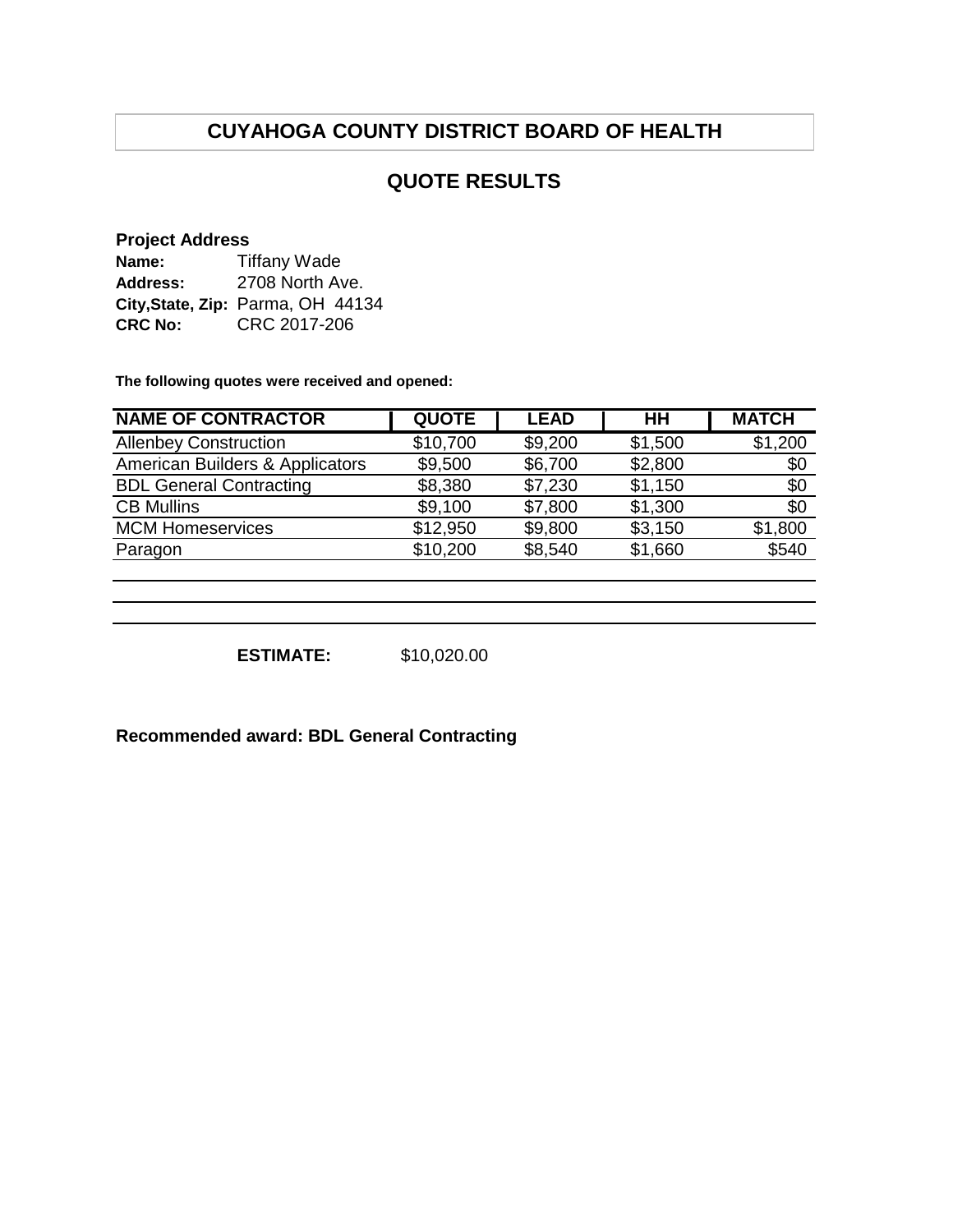# **QUOTE RESULTS**

### **Project Address**

| Name:          | Valerie Chenoweth                          |  |  |
|----------------|--------------------------------------------|--|--|
| Address:       | 1844 Farmington Ave.                       |  |  |
|                | City, State, Zip: East Cleveland, OH 44112 |  |  |
| <b>CRC No:</b> | CRC 2017-207                               |  |  |

**The following quotes were received and opened:**

| <b>NAME OF CONTRACTOR</b>      | <b>QUOTE</b> | <b>LEAD</b> | HН       | <b>MATCH</b> |
|--------------------------------|--------------|-------------|----------|--------------|
| <b>Allenbey Construction</b>   | \$24,050     | \$19,030    | \$5,020  | \$9,030      |
| AmericanBuilders & Applicators | \$25,600     | \$15,550    | \$10,050 | \$5,550      |
| <b>CB Mullins</b>              | \$27,600     | \$18,050    | \$9,550  | \$8,050      |
| Paragon                        | \$30,285     | \$23,285    | \$7,015  | \$13,285     |

**ESTIMATE:** \$20,825.00

**Recommended award: Allenbey Construction**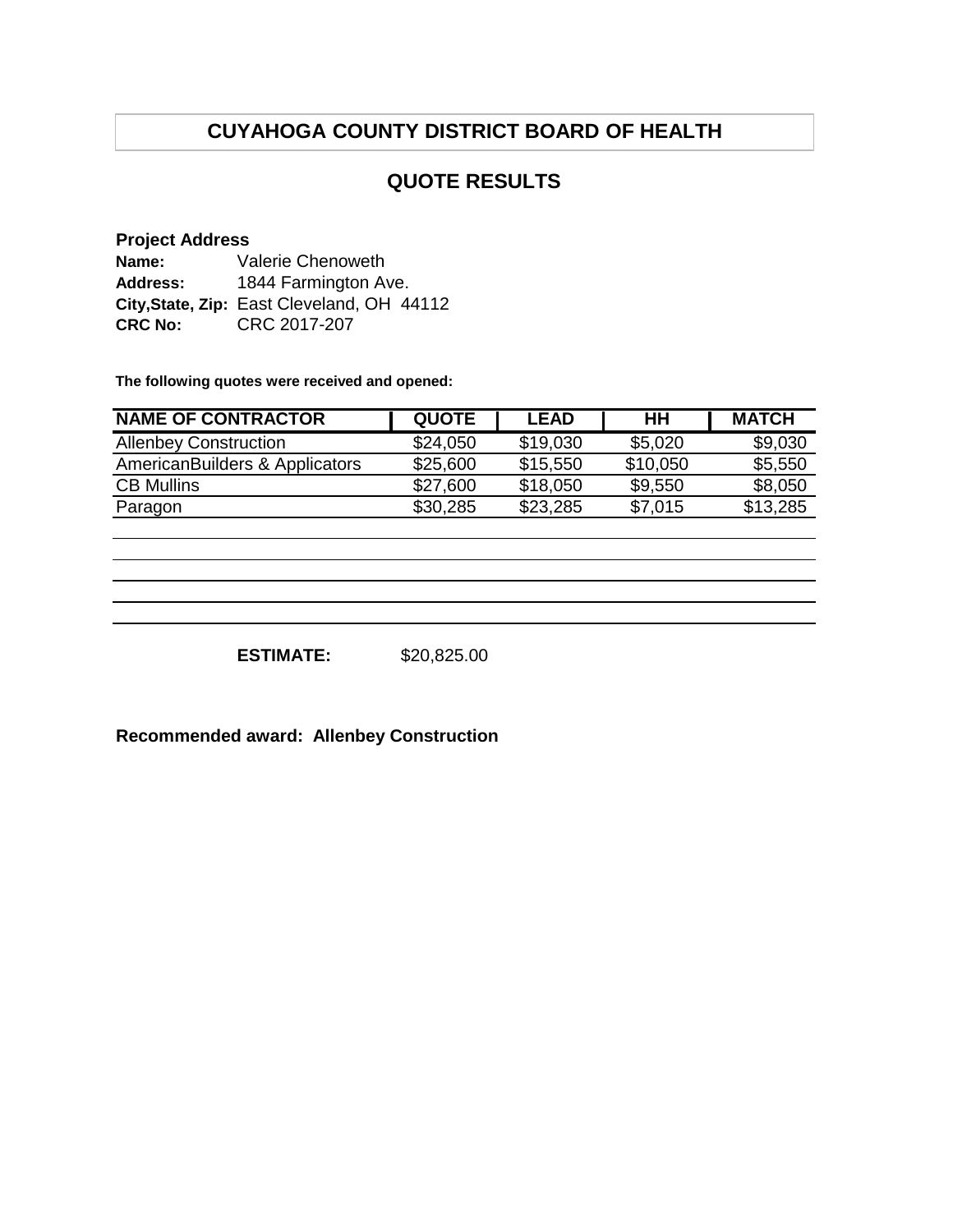# **QUOTE RESULTS**

#### **Project Address**

| Name:          | Diane Stone                            |
|----------------|----------------------------------------|
| Address:       | 18807 Libby Rd.                        |
|                | City, State, Zip: Maple Hts., OH 44137 |
| <b>CRC No:</b> | CRC 2017-208                           |

**The following quotes were received and opened:**

| <b>NAME OF CONTRACTOR</b>      | <b>QUOTE</b> | <b>LEAD</b> | HН      | <b>MATCH</b> |
|--------------------------------|--------------|-------------|---------|--------------|
| <b>Allenbey Construction</b>   | \$8,580      | \$7,520     | \$1,060 | \$0          |
| <b>American Builders</b>       | \$5,885      | \$5,750     | \$135   | \$0          |
| <b>BDL General Contracting</b> | \$6,200      | \$5,750     | \$450   | \$0          |
| <b>CB Mullins</b>              | \$7,430      | \$7,000     | \$430   | \$0          |
| <b>MCM Homeservices</b>        | \$8,250      | \$7,775     | \$475   | \$0          |
| Paragon                        | \$8,430      | \$7,875     | \$555   | \$0          |
|                                |              |             |         |              |

**ESTIMATE:** \$8,340.00

**Recommended award: American Builders & Applicators**